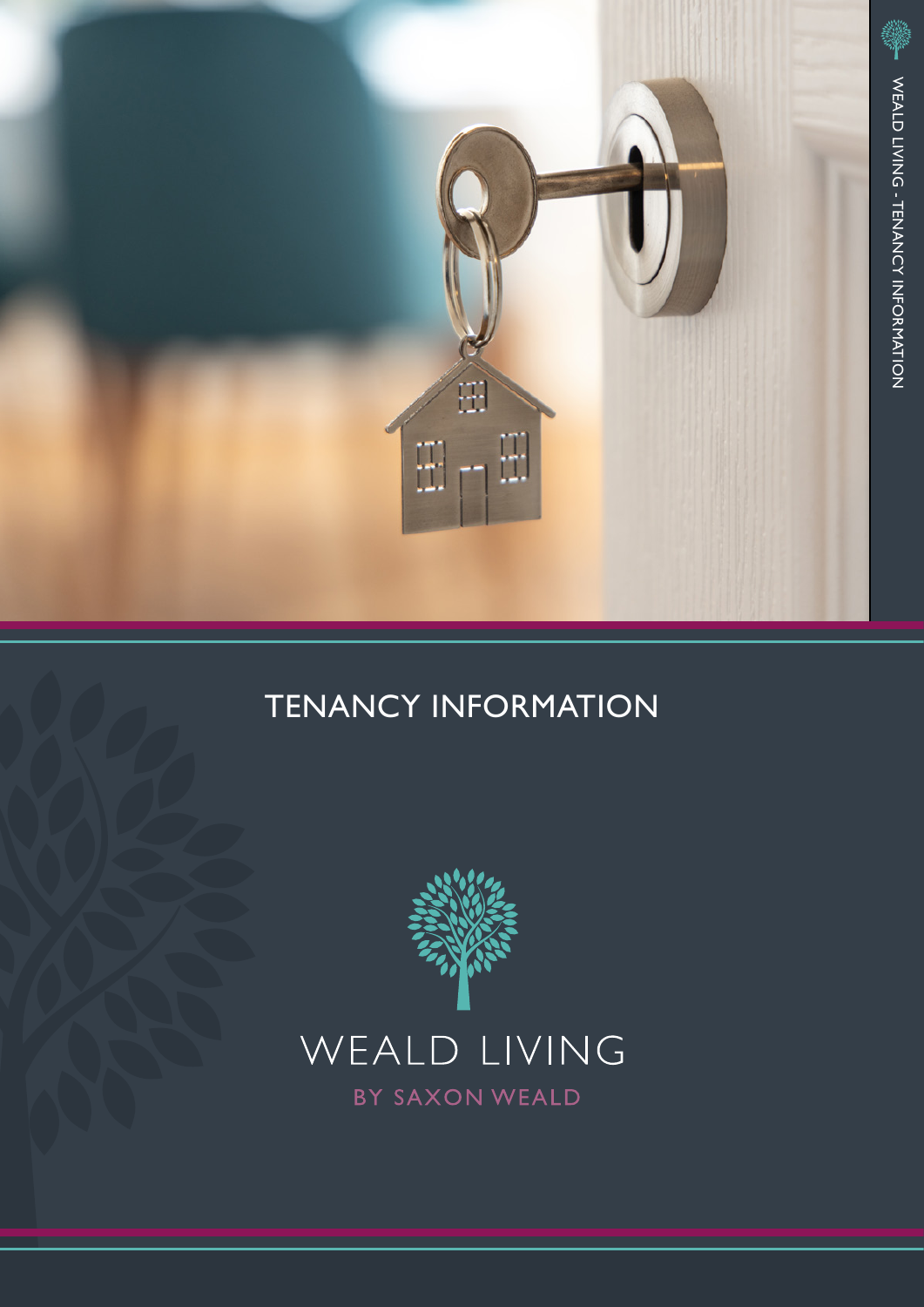# CONTENTS

|                                                                                                                                                                                  | <b>PAGE</b> |
|----------------------------------------------------------------------------------------------------------------------------------------------------------------------------------|-------------|
| <b>ABOUT US</b><br>$\bullet$<br><b>YOUR RENT</b><br>$\bullet$<br><b>BENEFITS AND DEBT ADVICE</b><br>$\bullet$                                                                    |             |
| <b>GENERAL REPAIRS INFORMATION</b><br>$\bullet$<br><b>GAS &amp; CARBON MONOXIDE</b><br>$\bullet$<br><b>DIY</b><br>$\bullet$<br><b>CONDENSATION &amp; PREVENTION</b><br>$\bullet$ |             |
| <b>COMMUNAL AREAS</b><br><b>RUBBISH DISPOSAL</b><br>$\bullet$<br><b>CAR PARKING</b><br>$\bullet$<br><b>ANTISOCIAL BEHAVIOUR</b><br>$\bullet$                                     |             |
|                                                                                                                                                                                  |             |
| 5 <sup>1</sup>                                                                                                                                                                   |             |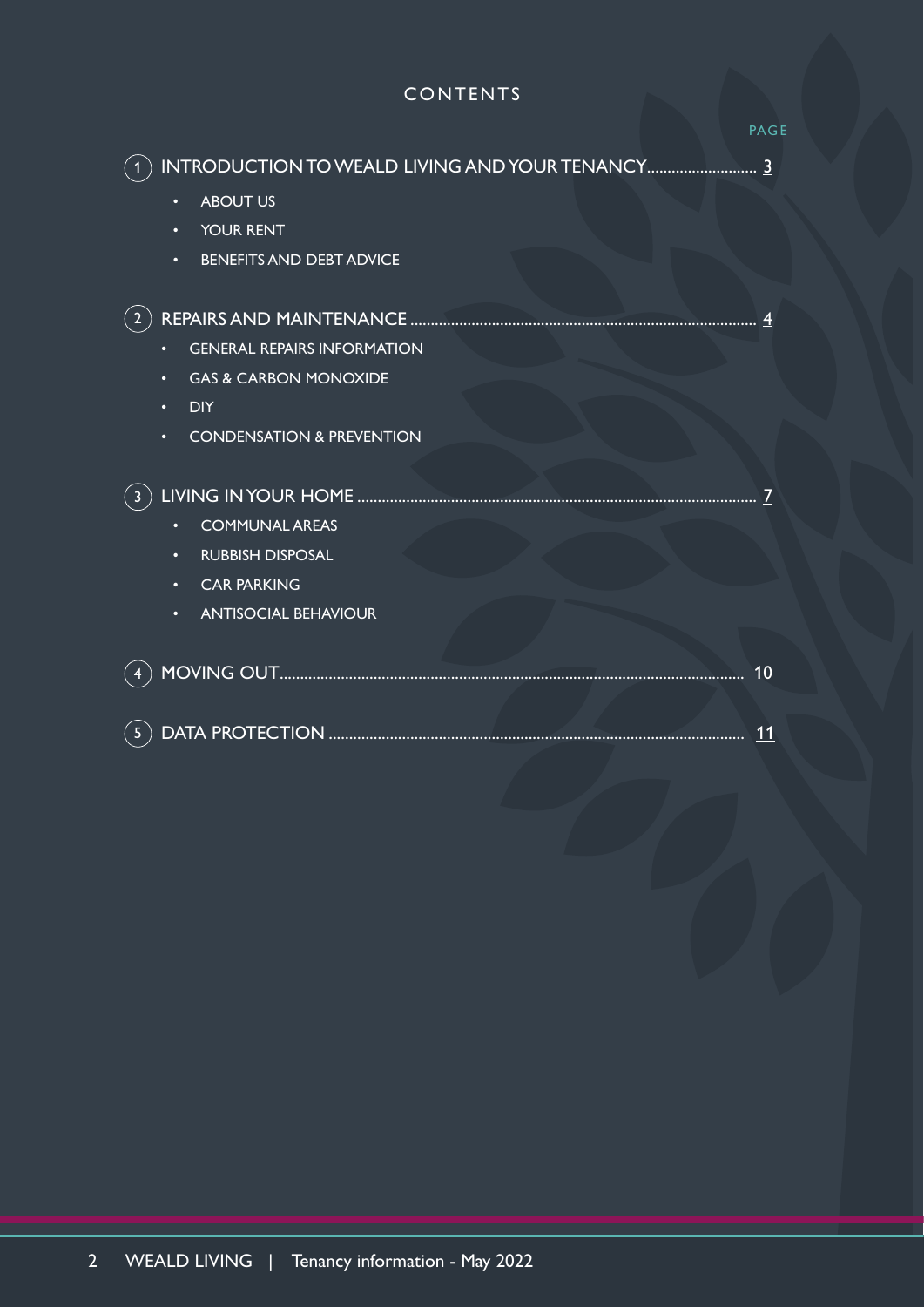# <span id="page-2-0"></span>INTRODUCTION TO WEALD LIVING AND YOUR TENANCY

# ABOUT US

Weald Living sits within Saxon Weald and covers the services we provide to home owners and private market renters. Saxon Weald, established in 2000, is a charitable community benefit society and manages approximately 6000 social rented properties in addition to its Weald Living homes.

# YOUR TENANCY AGREEMENT

Your tenancy agreement is an important document forming a legal contract between you and Saxon Weald. It confirms your tenancy with us and contains details about your rights and responsibilities and those of the company.

You have an Assured Shorthold Tenancy. After your initial fixed term (usually six months) this will continue as a periodic tenancy. Two month's notice to end the tenancy can be given by either party after the fixed term.

# CHANGES IN CIRCUMSTANCE

If you have a change in circumstance, such as a relationship breakdown or a loss of job, please contact us to discuss how this may affect your

tenancy. Please also let us know if your contact details change.

# RENT INCREASES

Rents are reviewed each year. We will give you at least one month's notice of any changes.

# WHAT ABOUT COUNCIL TAX AND OTHER BILLS?

You are responsible for paying your own council tax to your local authority. You are also responsible for paying your own utility, telephone, broadband, TV licence and other domestic bills.

# BENEFITS AND DEBT ADVICE

There are also a number of organisations offering free and confidential advice online, including:

Citizens Advice: [www.adviceguide.org.uk](http://www.adviceguide.org.uk)

National Debtline : [www.nationaldebtline.org](http://www.nationaldebtline.org)

If you are having difficulty paying your rent or think you are going to start having problems, please contact us. We have specialist advisers who may be able to help. You are at serious risk of losing your home if you do not pay your rent on time.

# YOUR RENT

You should pay your rent in advance, as set out in your tenancy agreement. There are a number of ways you can pay your rent.

DIRECT DEBIT: This is where you give your bank permission to pay your rent direct to us on your behalf. You can on a range of different dates – please contact us for details and a direct debit form.

DEBIT OR CREDIT CARD: To pay using a debit or credit card, please call us on 01403 226060. You will need your rent reference and debit/credit card details to hand.

INTERNET BANKING: Internet payments should be made to Natwest Bank; sort code 60-11-17; account number 67088848. Make sure you quote your tenancy reference number and name to ensure your rent account is credited.

**STANDING ORDER:** You can instruct your bank to pay your rent automatically by standing order. You can choose which day to make the payment. Payments should be made to Natwest Bank; details as above.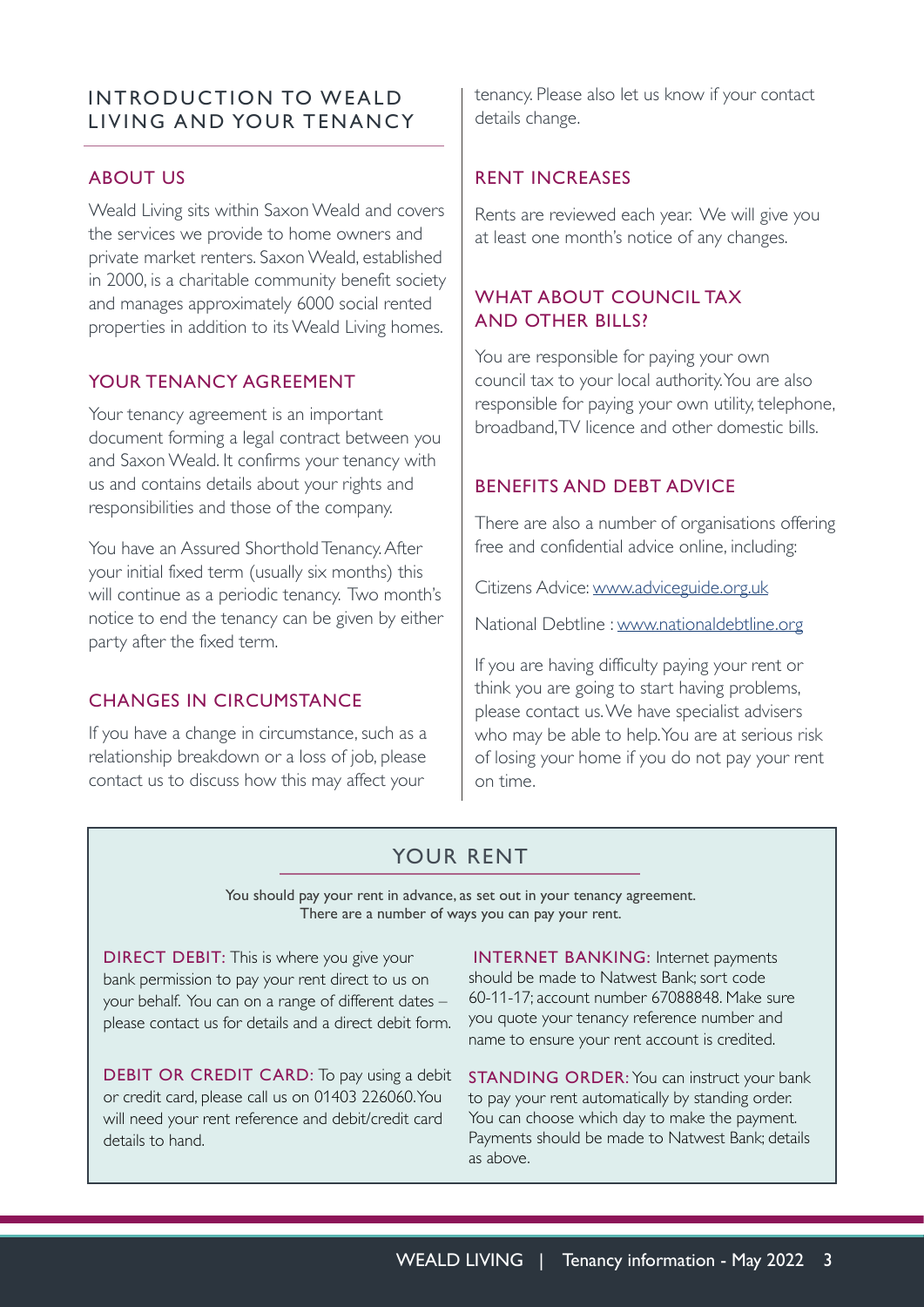<span id="page-3-0"></span>

# REPAIRS AND MAINTENANCE

# REPORTING A REPAIR

The majority of repairs are carried out by HomeFix, our in-house repairs team, though we do use specialist contractors for certain jobs.

# YOU CAN REPORT A REPAIR:

- On our website [www.wealdliving.com](http://www.wealdliving.com)
- By phone on 01403 226060
- By email [homefix@saxonweald.com](mailto:homefix%40saxonweald.com?subject=)

### You will need to tell us:

- Your name, address and contact number
- What and where the problem is, being as specific as possible
- When someone will be at home to let us in
- Any special circumstances you may have, for example, a disability

# ALWAYS PHONE IF IT'S AN EMERGENCY

If you have an emergency outside of our usual opening times, please call 01403 226060 and you will be transferred to our out-of-hours service.

# FOR GAS CENTRAL HEATING AND BOILER REPAIRS:

For problems with your boiler or central heating, you can book a repair through your My Weald Living account, or call 01403 226000.

Please note that following your repair, you may be contacted by our auditors, Morgan and Lambert, who are employed to quality check a proportion of our work, ensuring the highest standards of gas safety are maintained.

(If you have electric heating, please report faults to HomeFix on 01403 226060.)

# APPOINTMENT TIMES:

We offer appointments from Monday to Friday during the following time slots:

| $8.00am - 1.00pm$ | $8.00am - 5.30pm$  |
|-------------------|--------------------|
| 10.00am – 2.30pm  | 12 $noon - 5.30pm$ |

We will remind you in advance by text message when your appointment is due and when our operative is on their way. Please make sure that we have an up-to-date mobile number for you when you book your appointment. We will always do our best to keep the appointment, but if a problem comes up, we will let you know and arrange another suitable time.

### REPAIR RESPONSE TIMES:

**Emergencies:** If your repair is an emergency, we will treat it as a priority and attend as soon as an operative becomes available to make it safe. We may need to return at a later point to make a permanent repair, especially if parts are needed. Emergency repairs are those that immediately affect the health, safety or security of you or your property. Examples include:

- A blocked or totally unusable toilet (where there is only one toilet in your home)
- A broken external door or window which makes your home unsafe or insecure
- A burst pipe inside your home or water supply failure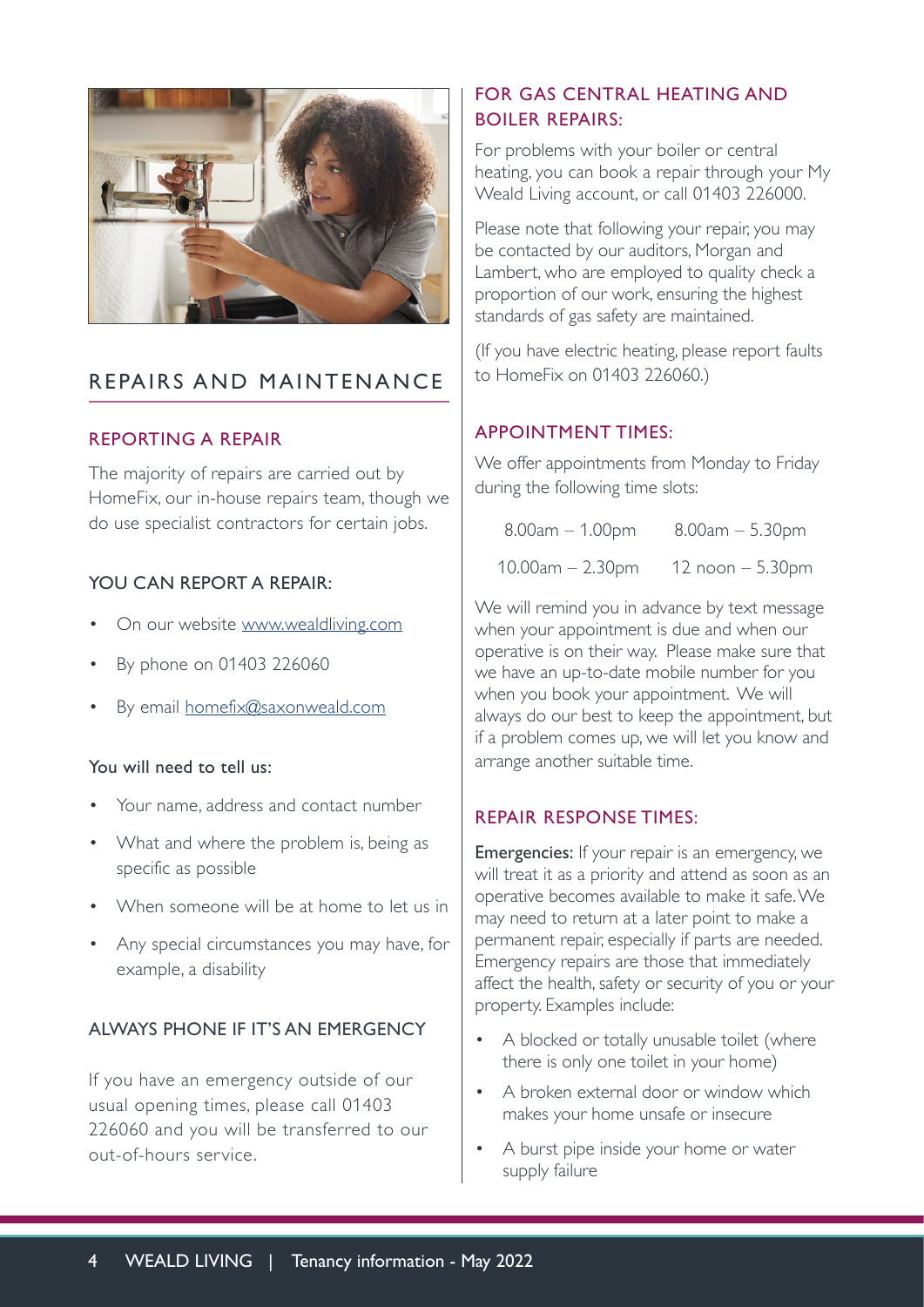- Electricity supply failure, if not caused by the electricity supply company
- Complete failure of the heating system (in winter, or where vulnerable people are involved)

Standard repairs: How quickly we can attend will depend on levels of demand at the time, however, we aim to carry out standard repairs within 10 working days.

Repairs to communal and external areas: We aim to complete communal area and external repairs within 28 days (sooner if it is a health and safety hazard).

#### WHAT WE EXPECT OF YOU

You must ensure that an appropriate adult (aged 18 or over) is present to let us in.

Please make sure the area likely to be affected by the work is clean and clear of obstructions, and that children and pets are kept a safe distance from the area.

Please treat our staff and contractors with respect and do not abuse or threaten them.

### YOUR RESPONSIBILITY FOR REPAIRS

If we are called out to do a repair and find that the damage has been caused deliberately or through neglect, we will charge you for the cost of the repair.

Please also make sure you report any disrepair or defect to Weald Living as soon as it becomes apparent. You will be responsible for any damage arising from a fault that you were aware of, or should have been aware of, but did not report to us.

# GAS APPLIANCES

We are legally required to carry out annual inspections of all gas appliances and installations that we have put in your home. We will notify you when your annual inspection is due and agree an appointment. Please do respond when you get your notification as this is an important safety matter (see information on carbon monoxide right).

# ADVICE ON CARBON MONOXIDE

Carbon monoxide (CO) is a highly poisonous gas produced when carbon fuels don't burn completely. It has no taste, smell or colour and can kill without warning in a few hours. Gas, oil and solid fuels are safe to burn so long as the appliance is installed, maintained and used correctly.

If you suspect a CO leak or think you are suffering from CO poisoning, switch the appliance off, open windows and then get out into the fresh air immediately. If the symptoms are serious you should go straight to your doctor or emergency department.

#### PROTECTING YOURSELF FROM CO

- If an appliance has soot or staining on or around it, please report it.
- Check the flames in your appliance  $-$  if they are orange or yellow instead of blue there may be a problem.
- Do not block ventilators, as these are needed to allow enough fresh air into the room. Similarly, do not block flues or chimneys.
- Do not install any gas, oil or solid fuel heating appliances without our written permission.
- Do not use portable LPG heaters.

We will carry out an annual safety check please make sure you arrange access for us as a matter of priority when you get your appointment.

### SYMPTOMS OF CO POISONING CAN INCLUDE:

- Severe headaches
- Nausea
- Chest or stomach pains
- Drowsiness or feeling very tired
- Confusion
- Dizziness
- Loss of memory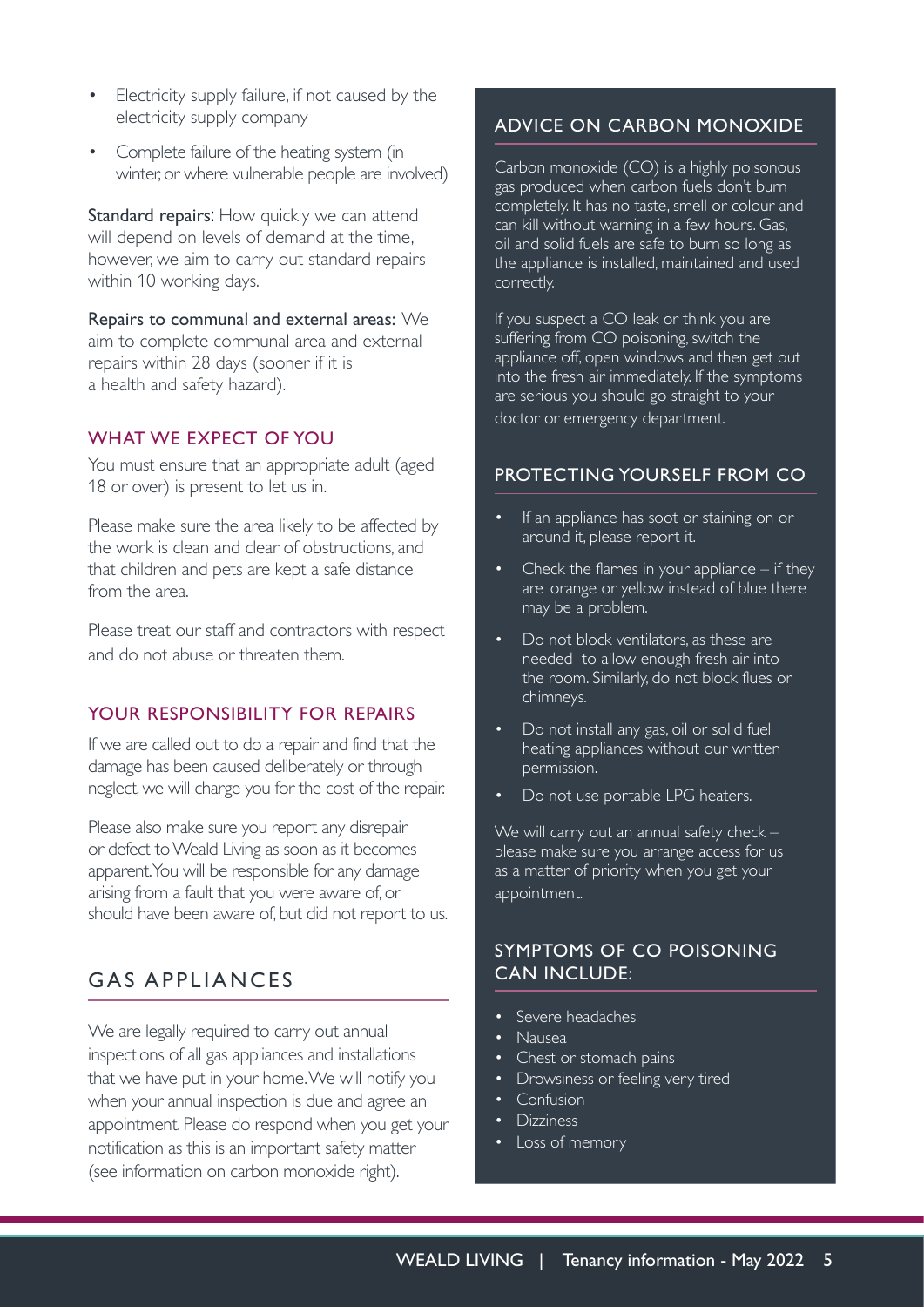

# DIY

You must not carry out any DIY, including decorating, to your home without our consent. If consent is given we would normally insist that the property was returned to its original condition at the end of the tenancy.

We recognise that this is your home and you will want to hang pictures on the walls. Provided the number you put up is reasonable, permission is not required for this. We would recommend leaving the picture hooks in situ at the end of the tenancy.

# PLANNED MAINTENANCE

In addition to day-to-day repairs, we carry out programmes of work to keep our properties and estates in good condition. This includes work such as external painting, roofing work, window and door replacements and repairs to external brickwork.

If we are planning major work to your home, we will give you plenty of notice and explain fully what is involved.

# CONDENSATION

Some condensation in any home is normal and unavoidable, especially in kitchens and bathrooms. If left untreated, however, condensation can lead to mould growth and cause damage to our homes and belongings.

# CONDENSATION AND DAMP – WHAT'S THE DIFFERENCE?

Condensation is caused by warm, moist air coming into contact with cold surfaces, such as windows and walls. Penetrating damp, which is much less common, is caused by moisture entering the home from an external source, such as leaking plumbing or moisture from the ground.

# TACKLING CONDENSATION

While damp is an issue that requires further investigation, there are some ways we can all reduce the impact of condensation in our homes:

- 1. Reducing moisture: Condensation is caused when warm damp air meets cold surfaces. Cutting down moisture levels in our homes can reduce this. When cooking, keep lids on saucepans where possible and close kitchen doors to stop steam from escaping. When taking a bath or a shower, keep the bathroom door closed and wipe down wet surfaces after use. Opening windows and using extractor fans, if you have them, can also help damp air escape.
- 2. Drying laundry: During the winter, we may be more likely to dry wet clothes inside and on radiators. Unfortunately, this can put moisture back into the air. If possible, hang washing outside to dry. If this is not possible, keeping a window open will help moisture escape.
- 3. Air circulation: A lack of ventilation can cause dampness and a musty smell in our homes. We can help air to circulate by keeping furniture away from walls, not blocking radiators or overfilling wardrobes and cupboards. Opening the windows for ten minutes each morning is also great to let in some fresh air. While it may be chilly, the fresh air will take less energy to heat up than the damp air in our homes.
- 4. Heating: We understand that keeping the heating on is not always financially possible. However, maintaining a low temperature of at least 15°c can help reduce condensation in our homes.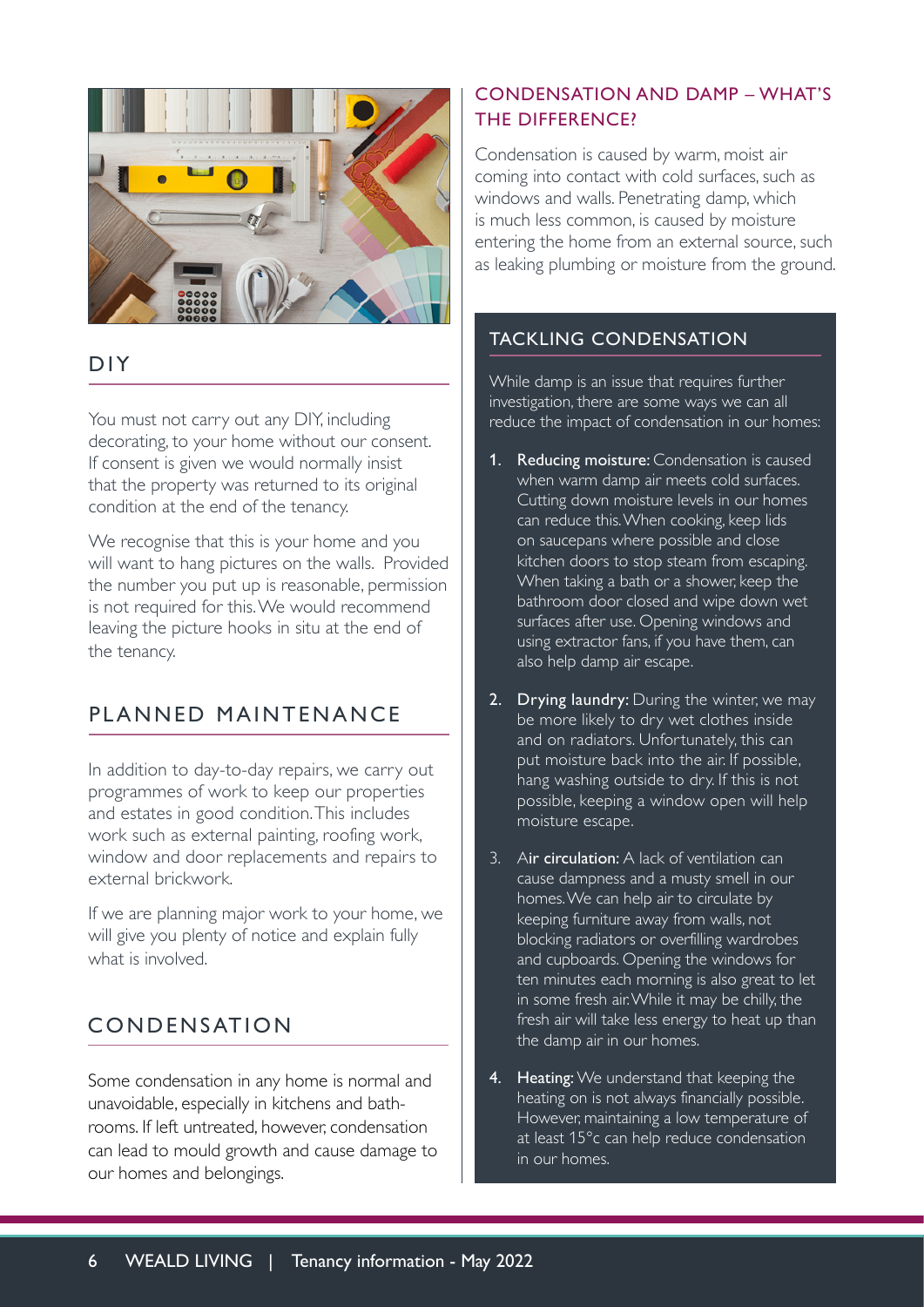### <span id="page-6-0"></span>MOULD TIP

If you notice small spots of mould in your home, wipe these away using a damp cloth as they appear. This will help to prevent it from spreading.

While some condensation is common and can be managed using the guidance above, excessive moisture in our homes can indicate a bigger issue, such as damp. If you are worried your home is experiencing damp, please get in touch with us as soon as possible.



# LIVING IN YOUR HOME

### **EMERGENCIES**

If you need the fire and rescue service, police or an ambulance dial 999 immediately. Do not contact us first.

If your personal safety or the safety and wellbeing of others is at risk, you should dial 101 (999 in an emergency) and seek police assistance. The police will then have a record of the event, which they can share with us if necessary.

If you need to contact us in an emergency, please call 01403 226060. You will be re-directed to our out-of-hours service if our office is closed.

### ACCESS TO YOUR HOME

We have the right to gain access to your home to inspect or repair the property. We will always try to give you notice or make an appointment. Always ask to see identification – all Saxon Weald staff and contractors should have ID

with them. If you are not sure, please call us on 01403 226060 for verification.

#### LOCKS AND KEYS

You are responsible for the keys to your home. We do not hold a spare set and will not pay for replacements if you lose them. If you lock yourself out and ask us to arrange a locksmith to let you back in, we will send you the bill. This also applies to any damage caused getting back in.

If a lock to an external door is broken as a result of daily wear and tear, or a genuine fault, it is our responsibility and we will either repair or replace it.

At the end of your tenancy, you must ensure that all keys to your home are handed in to us.

#### INSURANCE

We insure the building you live in, but you must arrange insurance for your own household contents. This should cover you against theft, damage to your belongings and damage caused to other people's property (for example, if your washing machine overflows and causes damage to a neighbour's property, this would be your responsibility).

# RUNNING A BUSINESS FROM HOME

Whether you want to run your own private business or to work for an employer from your home, you need our written permission before you start.

We are likely to give permission provided that your business or work does not breach your tenancy agreement, any legislation, or cause nuisance to anyone living near you. Businesses that are likely to be approved include childminding or using a proportion of your home as an office. We will not give permission for businesses that involve the sale of goods or services which cause disturbance or undue concern to neighbours, such as repairs of motor vehicles, animal breeding / running kennels, or sales of products that may cause offence to others.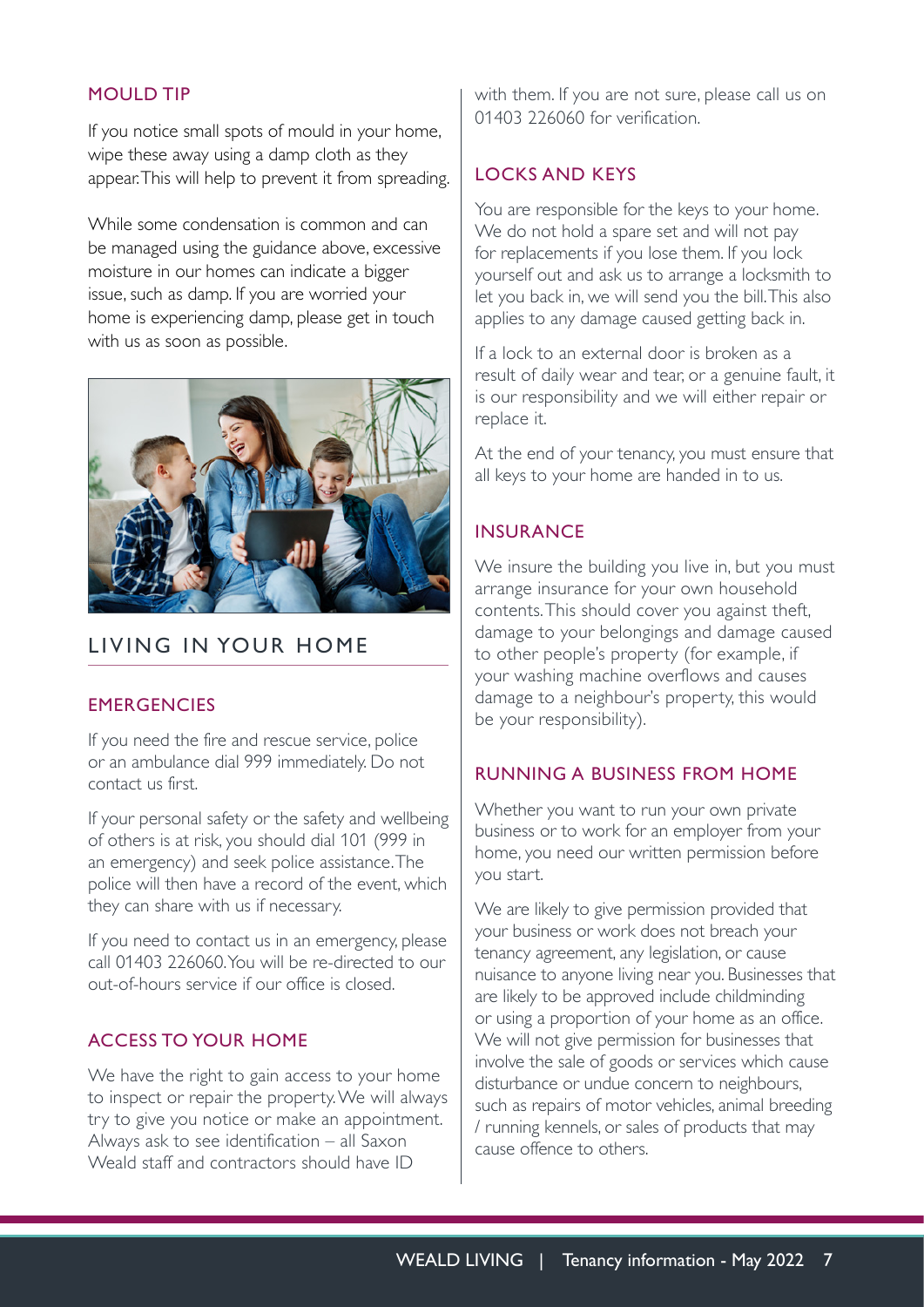If your work or business breaks planning laws, we will ask you to stop or change your business. If your business becomes a nuisance to those living near you, we will ask you either to take steps to prevent the nuisance or to stop or change the business. If you ignore this request, we will have to take action against you for breaking the terms and conditions of your tenancy agreement.



### **PFTS**

Pets may be permitted subject to permission. Please contact us first if you are considering getting a pet. If permission has been granted, you will be asked to make sure that you are considerate to your neighbours by clearing up after your pet and ensuring that dogs are on a lead at all times whilst in communal areas.

#### RUBBISH DISPOSAL

Please dispose of your rubbish carefully. If you have a shared bin store area, please only place rubbish in the bins provided and do not put extra items around the store. Please make sure that any recycling is placed in the correct bins and only the items listed by the local authority are placed inside. If the wrong items are left the recycling won't be collected and will end up being taken to landfill instead. If we find dumped rubbish, we will investigate who it belongs to and charge them the cost of removal.

If you have a general enquiry about your rubbish collection service, please speak to your local council.

#### COMMUNAL AREAS

We are responsible for the upkeep of the communal areas. This includes regular visits to attend to the following:

- grounds maintenance, including trees
- cleaning of internal stairwells, entrances and corridors
- sweeping communal bin stores

You are welcome to use the communal grounds. Please respect these areas as they are for everyone's enjoyment. Do not leave personal belongings, such as BBQs, in these communal areas and consider the environment and privacy of others at all times.

It is prohibited by law to smoke in internal communal areas. If you wish to smoke outside, please use the cigarette bins, if provided, or dispose of your waste appropriately. Please be mindful of smoking directly outside any open windows as this can result in smoke blowing in to your neighbours' flat.

#### PERSONAL ITEMS IN COMMUNAL AREAS

Fire safety regulations mean that residents are not permitted to keep any items in communal areas, except a door mat. This means no plants, furniture, bikes, mobility scooters or pushchairs.

If we find items in shared areas, we will remove them without notice and charge you the cost of doing so.

### PARKING

We know that where parking is limited it can be frustrating for residents, and ask that you park considerately and do not block people's access. If severe problems arise, we may set up parking control. This is where a parking contractor issues permits and patrols the area, issuing fines where appropriate. We will not usually get involved with parking disputes between individuals. If the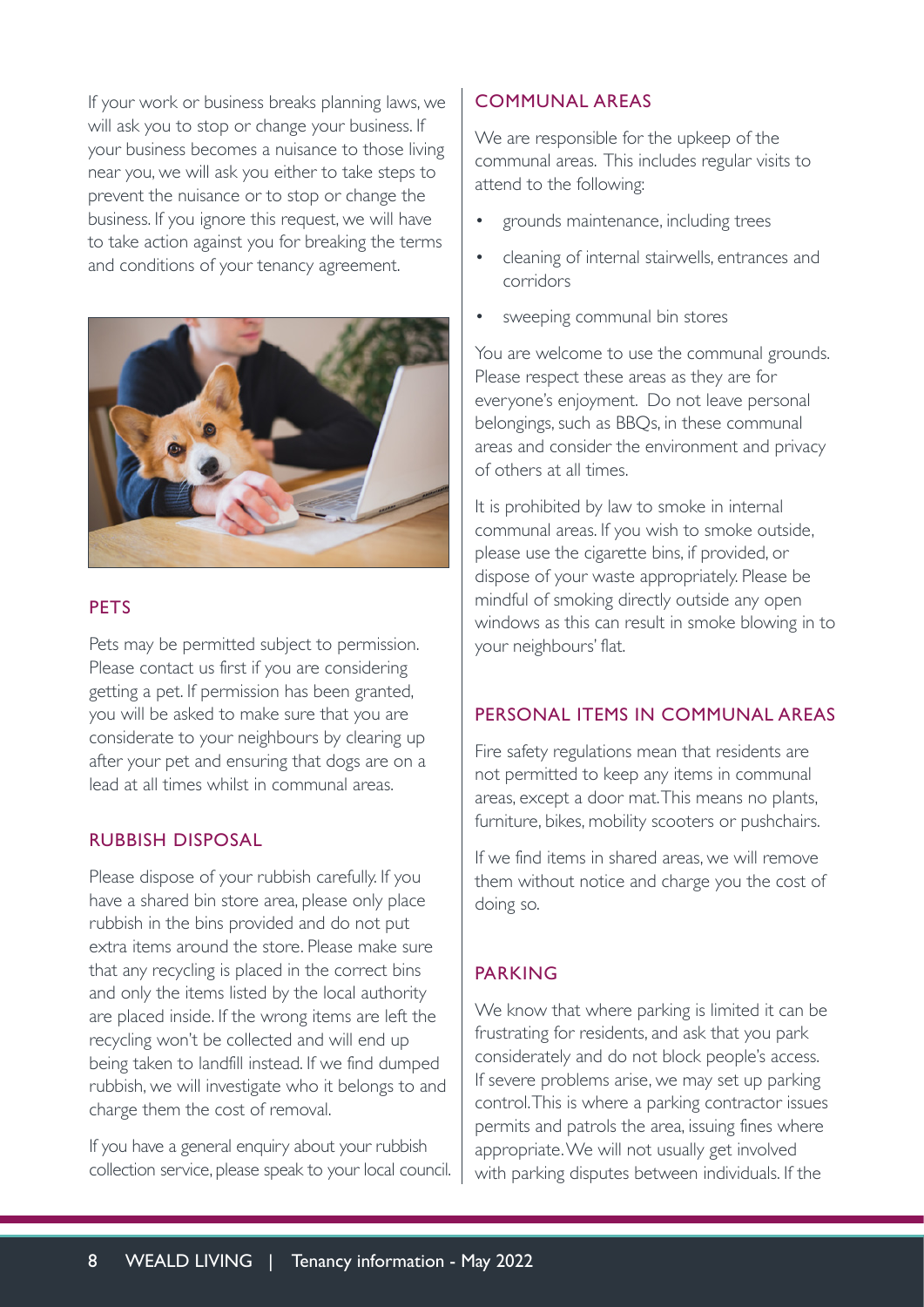parking problems are occurring on a public road, your local council may be able to assist.

You must not park any untaxed vehicle on our land. We will ask you to remove, or will remove ourselves, any vehicle from our property that is found to be dumped, causing a nuisance, obstruction or safety risk. We will charge the owner the cost of having the vehicle removed, stored or destroyed. If you spot an abandoned vehicle in your neighbourhood, please call us on 01403 226060 or email [info@wealdlivingcom](mailto:info%40wealdlivingcom?subject=).

You can also report abandoned vehicles directly to Operation Crackdown at [www.operationcrackdown.org](http://www.operationcrackdown.org).

You will need our written consent to keep any of the following on our property: heavy goods, public service, trade or commercial vehicles, caravans, boats, trailers or similar items.



# ANTISOCIAL BEHAVIOUR

We want you to enjoy living in your home and neighbourhood without interference and disturbance from others. Unfortunately even in the safest of neighbourhoods, antisocial behaviour can occur.

Antisocial behaviour can include:

- Causing a nuisance or annoyance
- Assault, abuse or harassment
- Unreasonable noise

# WHAT IS NOT CONSIDERED ANTISOCIAL BEHAVIOUR

Some things may cause you annoyance, but cannot be dealt with by us as they do not constitute a breach of the tenancy agreement. These include:

- General household noise e.g. washing machines or vacuum cleaners
- Noise of children playing
- Parking in front of another tenant's home (unless blocking access or parking in an allocated bay)
- Cooking smells
- Facebook comments
- Children being nasty to each other at school
- Smoking outside blocks

It's often best to approach the person causing the problem and explain calmly why their behaviour is upsetting you. They may not realise they are disturbing you. If the behaviour continues, or you don't feel able to talk to the person concerned, please contact us on 01403 226060 or email [info@wealdliving.com](mailto:info%40wealdliving.com?subject=).

If your personal safety or the safety of others could be at risk, you should call 101 (or 999 in an emergency) and seek police assistance. The police will then have a record of the event which they can share with us if necessary.

# HOW WE DEAL WITH ANTISOCIAL BEHAVIOUR

We will always take the time to listen to your concerns and understand your personal circumstances. We will tell you if we think we can help and agree an action plan with you.

We will need you to help us take action by keeping records of the problems. In some circumstances, we may also need you to agree to be a witness.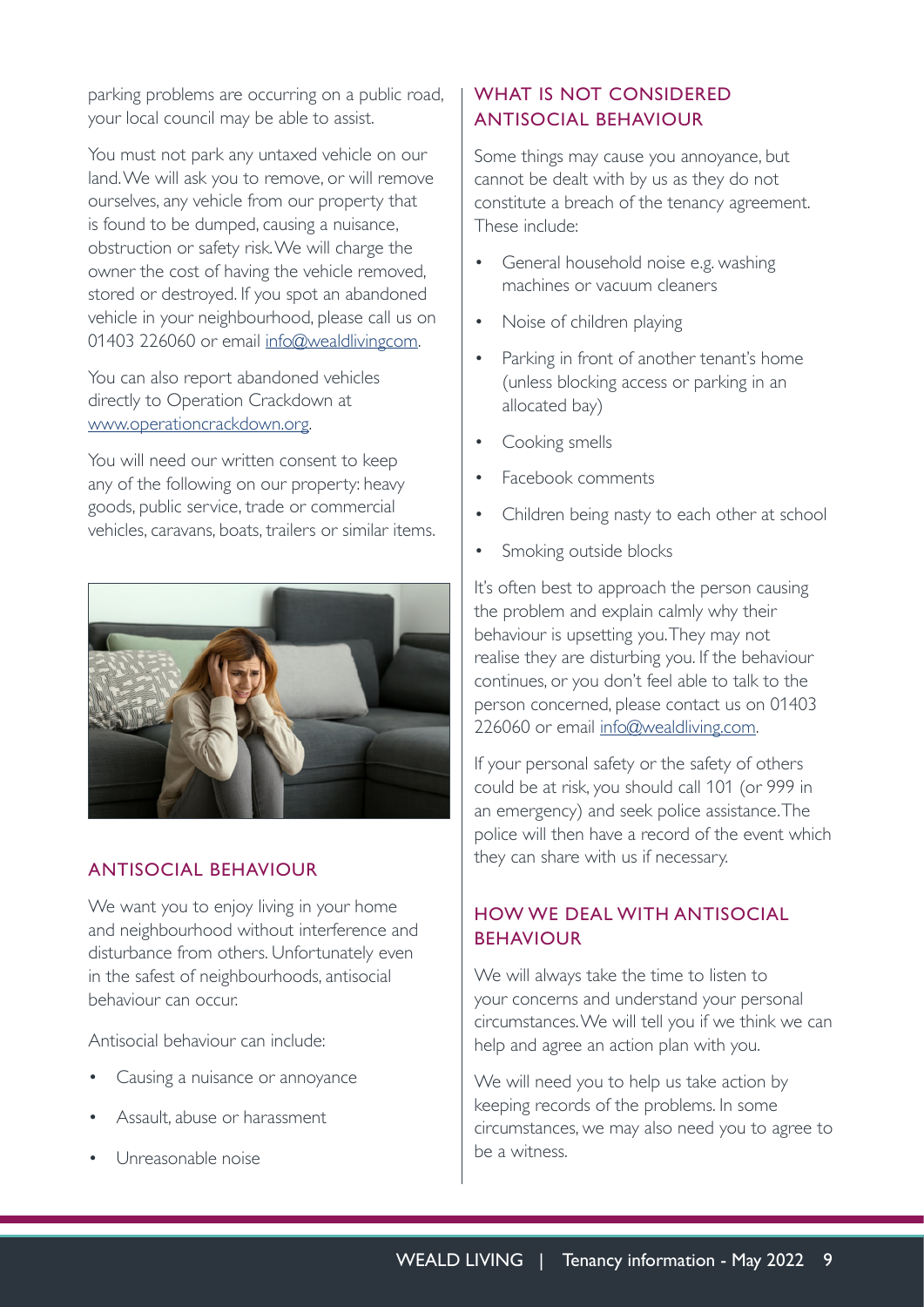# <span id="page-9-0"></span>REPORTING NOISE NUISANCE

You should report noisy parties and other repeated or constant noise problems to the council's environmental health department. They have access to noise monitoring equipment and also have the legal power to confiscate the equipment responsible for making the noise. If you report a noise problem to the council, please let us know so we have a record of the situation.

# YOUR RESPONSIBILITIES

We expect you to treat other people with respect and keep to the conditions of your tenancy. You must take responsibility not only for yourself, but also for the members of your household and your visitors. You must not behave in any way that causes an annoyance, or is likely to cause harassment, alarm or distress in the community.



# MOVING OUT

If you are moving or wish to give up your home, there are a number of things that you must do. This will help your move go more smoothly and will avoid the possibility of us charging you to put things right after you've left.

- 1. You must give us a minimum of two month's notice in writing, telling us that you want to end your tenancy.
- 2. Make sure your rent is paid up to date. Call us on 01403 226060 if you are not sure how much you have to pay.

3. Make sure you clear out all of your belongings and leave your home clean, tidy and in good order, in accordance with the inventory supplied at the start of your tenancy.

Before you move out, we may carry out an basic inspection of your property. We will also arrange a check-out for the day you move out of your property. You are at risk of losing all or some of your deposit if you do not leave your home in the same condition as specified in the inventory. Please be assured that we will not be unreasonable and will take into consideration the fair wear and tear of the property and its fixtures and fittings.

- 1. It is your responsibility to take all meter readings and inform the relevant utility companies accordingly. You should also notify other relevant organisations of your move. For example, inform your telephone and insurance companies and your council's Council Tax department. Gas and electric keys/cards should be left in the property and accounts on credit meters should be in credit. We may charge you for outstanding debts on the meter. Do not take your key/card with you as you will not be able to use it in your new home.
- 2. Arrange for your mail to be redirected to your new address and pay any outstanding bills. We ask that you also give us your new address in case we need to contact you. This information will be treated as strictly confidential.
- 3. During the period leading up to you leaving, we may identify a new tenant for the property.
- 4. On leaving the property, make sure that all gas, electric and water supplies are switched off at the mains. Check that all doors, windows and gates are properly secured. Any smoke alarms or carbon monoxide monitors need to remain in place.
- 5. All keys belonging to the property must be handed to the inventory clerk or returned to our offices on the day your tenancy ends. We will continue to charge you rent until your keys have been returned.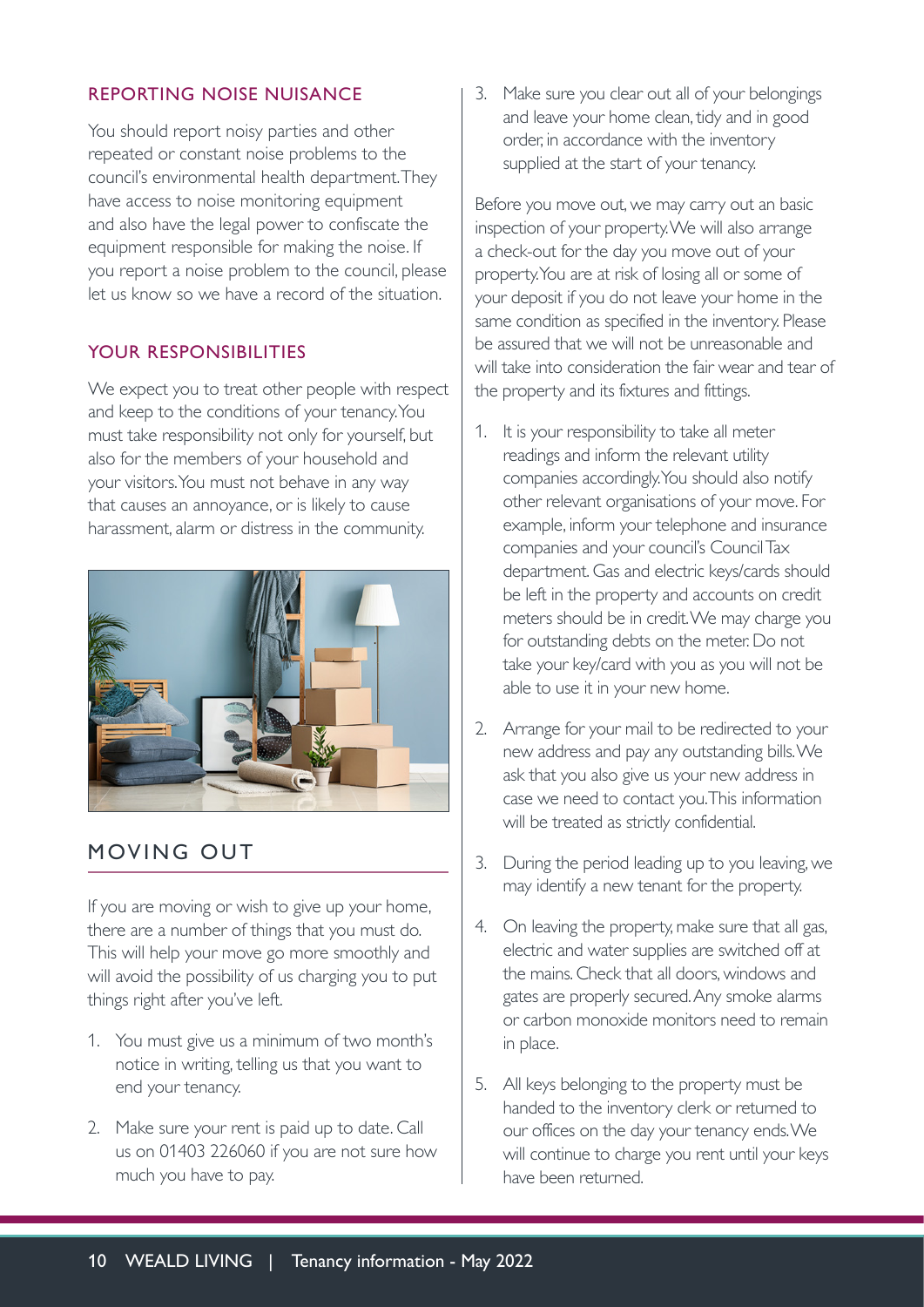| <b>MOVING CHECKLIST</b> |
|-------------------------|
|                         |

<span id="page-10-0"></span> $\bullet$ 

| $\Box$ Complete a change of address form at |
|---------------------------------------------|
| the Post Office to re-route mail            |
| (www.royalmail.com)                         |

- $\Box$  Notify relevant authorities in your old and new areas regarding council tax and electoral registration
- $\Box$  Notify water, gas and electricity suppliers to turn off your services at your current address on your moving day and arrange for utility connections at your new home
- $\Box$  Arrange to transfer your home insurance or set up new policies to begin the day you move in
- $\Box$  Transfer your TV licence to your new address ([www.tvlicensing.co.uk/moving](http://www.tvlicensing.co.uk/moving))
- $\Box$  Arrange to discontinue your phone service and broadband and have it installed at your new address
- $\Box$  Complete the relevant section on your car registration document and licence and send them to the DVLA
- $\Box$  Inform your car insurance company of your move
- $\Box$  Notify schools, doctors and dentists of your impending move and, if necessary, research alternatives
- $\Box$  Tell your bank, credit and store card companies your new address
- $\Box$  Book a removals company or arrange help from friends
- $\Box$  Start using up the contents of your freezer
- **Disconnect your cooker and washing machine**
- $\Box$  Arrange for someone to look after your children and pets on move day
- $\Box$  Lock all windows and doors when you leave and take meter readings

# DATA PROTECTION

Most of the information we hold is fairly obvious and in most cases we hold it because you, or others living with you, have given it to us. Under data protection legislation you have a right to see personal data held on you. There are certain exceptions to this right. In particular, we may not be required to give you access to personal data if this involves giving you information about another individual.

If you want to see the information we hold on you in our records, please contact:

The Data Protection Officer Saxon Weald 38-42 Worthing Road Horsham West Sussex RH12 1DT

We need to be careful that you are who you say you are and we will need information from you to check your identity. If you find information that is wrong, you should tell us and we may correct it or put a note on the file stating that you dispute the information.

The easiest way to update the information we hold on you is via your account at [mywealdliving.com](https://my.saxonweald.com/wealdliving/www/login).

# FOR MORE INFORMATION

The General Data Protection Regulation came into force in 2018.

For up to date information on data protection or to view our policies and guidelines, please visit our website [www.wealdliving.com.](https://www.wealdliving.com/privacy/)

The Government's Information Commissioner holds the details of purposes for which we use data and what we do with the data. Further details are available from the Office of the Information Commissioner at [www.ico.org.uk.](http://www.ico.org.uk)